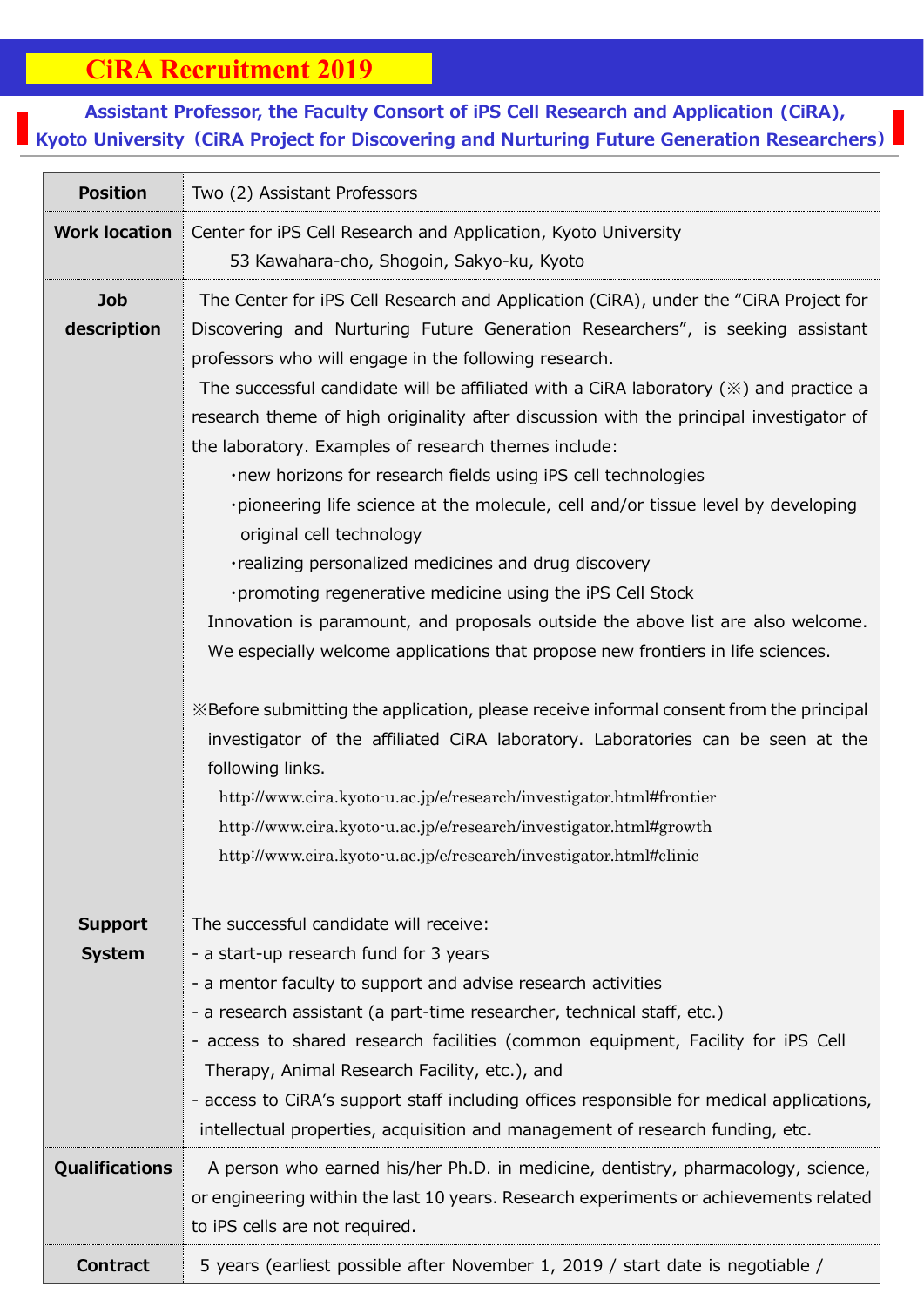| period                                          | no reappointment)                                                                                                                                                                                                                                                                                                                                                                                                                                                                                                                                                                                                                                                                                                                                                                                                                                                                                                                                                                                                                                                                                                                                                                                                                                     |
|-------------------------------------------------|-------------------------------------------------------------------------------------------------------------------------------------------------------------------------------------------------------------------------------------------------------------------------------------------------------------------------------------------------------------------------------------------------------------------------------------------------------------------------------------------------------------------------------------------------------------------------------------------------------------------------------------------------------------------------------------------------------------------------------------------------------------------------------------------------------------------------------------------------------------------------------------------------------------------------------------------------------------------------------------------------------------------------------------------------------------------------------------------------------------------------------------------------------------------------------------------------------------------------------------------------------|
| <b>Probational</b><br>period                    | 6 months                                                                                                                                                                                                                                                                                                                                                                                                                                                                                                                                                                                                                                                                                                                                                                                                                                                                                                                                                                                                                                                                                                                                                                                                                                              |
| <b>Working</b><br>conditions                    | Regular faculty staff of Kyoto University (Assistant Professor: full-time)<br>· Salary, etc. are to be determined in accordance with Kyoto University standards.<br>· Discretionary Labor System for Professional Work (38 hours and 45 minutes per<br>week)<br>· Holidays: Saturday, Sunday, national holidays, summer holidays, year-end and<br>New Year's holidays, Kyoto University Anniversary and annual paid leave<br>· Social insurance: MEXT Mutual Aid Association, employee's pension, Industrial<br>Accident Compensation Insurance and employment insurance                                                                                                                                                                                                                                                                                                                                                                                                                                                                                                                                                                                                                                                                              |
| <b>Deadline for</b><br>application              | No later than Friday, August 30, 2019                                                                                                                                                                                                                                                                                                                                                                                                                                                                                                                                                                                                                                                                                                                                                                                                                                                                                                                                                                                                                                                                                                                                                                                                                 |
| <b>Documents to</b><br>be submitted             | Please submit the following documents:<br>1. Curriculum vitae (Form 1)<br>Please attach your headshot on the CV and write your email address and<br>telephone number by which we can contact you in the daytime.<br>2. List of research achievements or professional achievements (publications,<br>presentations, acquired research funds, patents, work you have taken in<br>charge of, etc.) (Form 2)<br>3. Outlines of research progress and research results in the past (Form 3)<br>4. Research plan (Form 4)<br>5. Essay in about 1000 words in any style<br>Please choose one topic from the below and freely express your opinion.<br>• Future of Life Sciences and Medicine<br>· Science and Ethics<br>$\cdot$ My career as a scientist in ten years<br>6. Recommendation (by up to 2 referees) (not required)<br>» Please use Forms 1 through 4 for the documents required above. If you do not<br>find appropriate items in the Forms to describe professional achievements, etc.,<br>please add items to the Forms as needed. You will find the Forms for<br>downloading at:<br>http://www.cira.kyoto-u.ac.jp/e/employment/img/doc/Application_Forms_AssitProf.zip<br>XAdditional information may be requested in the screening process. |
| <b>Address for</b>                              | Please send the application documents to the following address by postal mail or                                                                                                                                                                                                                                                                                                                                                                                                                                                                                                                                                                                                                                                                                                                                                                                                                                                                                                                                                                                                                                                                                                                                                                      |
| document<br>submission<br>and<br><b>Contact</b> | e-mail.<br><b>General Affairs Section</b><br>Center for iPS Cell Research and Application, Kyoto University<br>53 Kawahara-cho, Shogoin, Sakyo-ku, Kyoto, 606-8507 JAPAN                                                                                                                                                                                                                                                                                                                                                                                                                                                                                                                                                                                                                                                                                                                                                                                                                                                                                                                                                                                                                                                                              |
|                                                 | E-mail: ips-soumu*cira.kyoto-u.ac.jp (Please change "*" to "@")                                                                                                                                                                                                                                                                                                                                                                                                                                                                                                                                                                                                                                                                                                                                                                                                                                                                                                                                                                                                                                                                                                                                                                                       |